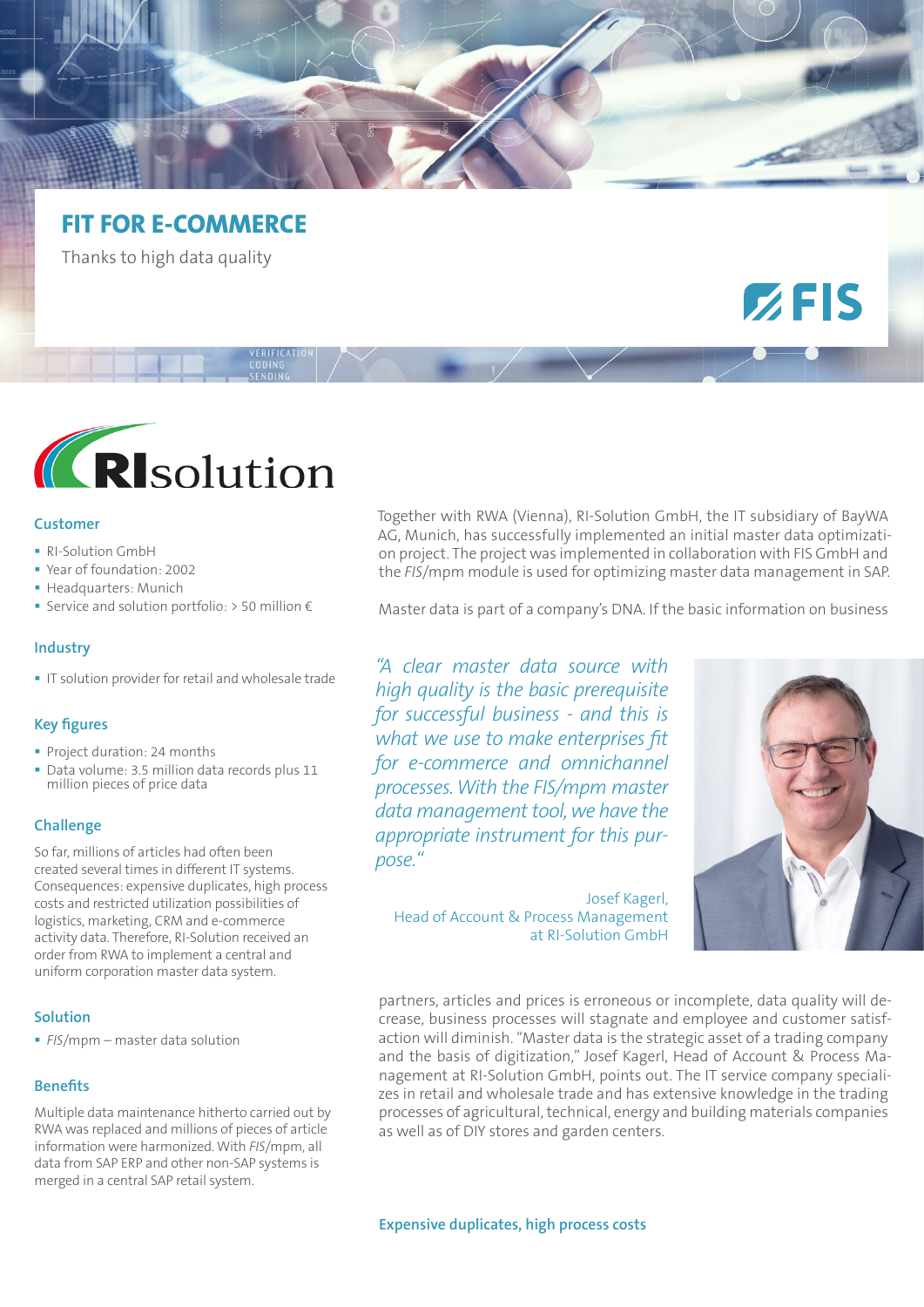

RI-Solution had received an order from RWA to implement a central and uniform corporation master data system and contacted FIS with the order of master data harmonization, particularly of the article master. So far, millions of articles had often been created several times in different IT systems. Consequences of such an approach: expensive duplicates, high process costs and restricted utilization possibilities of SD, procurement, logistics, marketing, CRM and e-commerce activity data.

#### **Uniform corporation master data system**

The main requirement for the uniform system was its ability to connect diverse external systems with different formats via an interface. Furthermore, fast and easy maintenance of additional business partners and articles and the set up of change release workflows were to be enabled. "Of particular importance to us was the retail readiness of the system to enable the respective "translation" of the data during a long transition phase," Mag. Roland Hübel, Area Manager Organization/ Computer Science at RWA AG, explains.

*FIS*/mpm is a modular structured application which is fully integrated in and certified by SAP and used for automated master data matchup and master data maintenance in SAP. It enables easy, quick and flexible creation, maintenance and

*"Master data is the strategic asset of a trading company and the basis of digitization."* 

> Josef Kagerl, Head of Account & Process Management at RI-Solution GmbH

central management of nearly all data. In this way, *FIS*/mpm contributes to the optimization of processes in purchasing, materials management and sales. "Without uniform and harmonized customer, vendor and article master data, we will not be prepared for future challenges," Roland Hübel points out. The wholesale company for agricultural products and inputs, energy, building materials as well as products for your house, yard and garden is a central pivot within the association of the approximately 50 Austrian warehouse cooperatives with their 120,000 members and 12,000 employees.

# **Conversion of retail data into SAP data**

In cooperation with each other, RI-Solution and FIS were able to replace multiple data maintenance hitherto carried out by RWA in the course of the project and so achieved the harmonization of millions of pieces of article information. With *FIS*/mpm, all data from SAP ERP and other non-SAP systems is merged in a central SAP retail system.

# **Basically, the data transfer comprises three phases:**

- Checking whether the article already exists
- Creating the article or changing it in a quality-assured manner if it does not exist yet or if it is not available in its current form
- Subsequently, the article's automatic redistribution to all systems connected

The greatest challenge consisted in the conversion of SAP retail data into SAP ERP data and back. The reason for this is that in both cases, different data formats are concerned – which is no longer a problem now with *FIS*/mpm.

RI-Solution, FIS, RWA OrgIT and the respective user departments closely cooperated during the entire project duration of 24 months and cleaned up customer and vendor data during the first phase. In the course of phase two, the 320,000 pieces of data created in SAP were merged with the approx. three million spare parts in the shadow database so the data volume managed now consists of about 3.5 million data records plus 11 million pieces of price data – and all of this was accomplished while business operations were running. Subsequently, the SAP data records were extracted in the FIS master data maintenance tool according to freely selectable criteria and provided for processing in separate tables of the FIS namespace in SAP. Afterwards, *FIS*/mpm transferred the processed data into the standard SAP tables during phase three.